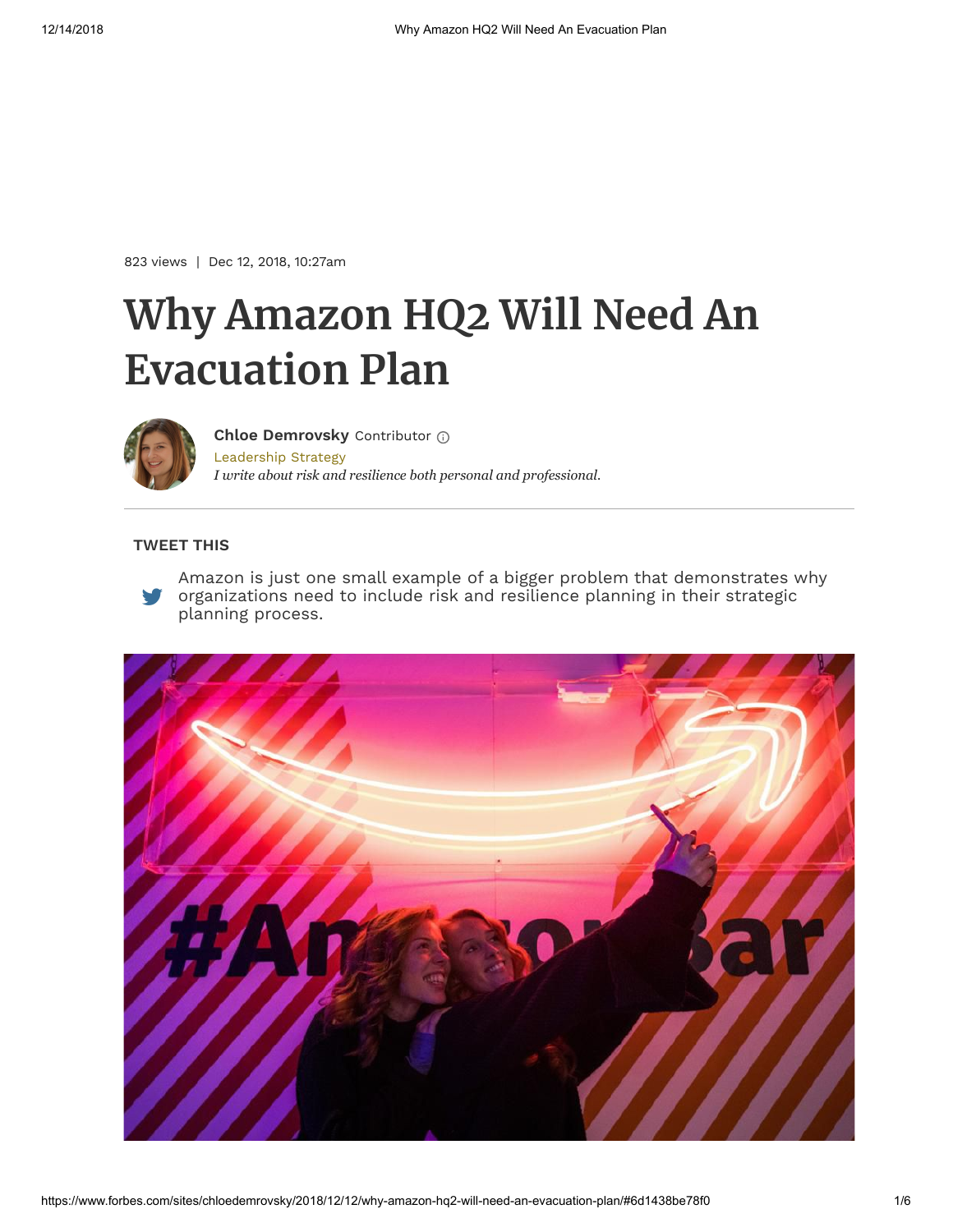#### 12/14/2018 Why Amazon HQ2 Will Need An Evacuation Plan

Visitors take a selfie with a smartphone in the bar area at the Amazon.com Inc. Photographer: Chris Ratcliffe/Bloomberg © 2018 BLOOMBERG FINANCE LP

Amazon finally announced that its [second headquarters](https://www.amazon.com/b?ie=UTF8&node=17044620011) would be split between Virginia and New York. As a proud New Yorker, I am personally excited about Amazon choosing Long Island City, Queens. I love the neighborhood and have spent much time there. It's conveniently located and has multiple public transportation options, and it's really hard to beat the views of the river and Manhattan skyline. Overall, the decision will result in a positive economic outcome for Queens and its residents as well as a great fit for Amazon. What could possibly go wrong?

### **Remember that Hurricane?**

Despite my overall optimism, my work as a resilience professional gives me pause. Long Island City is [prone to severe flooding](https://www.nydailynews.com/new-york/queens/sandy-effect-waterfront-real-estate-article-1.1203379) from coastal storms like hurricanes. Much of the area is in the 100-year flood plain (or [Flood Zone AE](http://dcp.maps.arcgis.com/apps/webappviewer/index.html?id=1c37d271fba14163bbb520517153d6d5), according to the NYC Flood Hazard Mapper), and during Hurricane Sandy in 2012, it was under a whole bunch of water, including [Anable Basin](https://ny.curbed.com/2018/11/29/18117309/amazon-hq2-long-island-city-new-york-anable-basin-photo-essay), which will house the Amazon facility itself.

I saw the effects on a personal as well as professional level. My then-fiancé, nowhusband lived in Long Island City (okay, Hunter's Point if we are splitting hairs), and I requested that he evacuate to my apartment located on much higher ground. Several of our friends' homes were flooded, which caused severe damage and evacuations that lasted months. It was a sad time of great loss for many, and it's going to happen again. Is this the experience that Amazon wants for its present and future employees, and if not, what is Amazon prepared to do about it?

### **A Growing Problem**

Coastal flooding and sea level rise are projected to increase as the climate changes. Rising seas worsened the impact of Hurricane Sandy, leading to an estimated \$65 [billion in damages](https://www.c2es.org/content/hurricanes-and-climate-change/) in New York, New Jersey and Connecticut.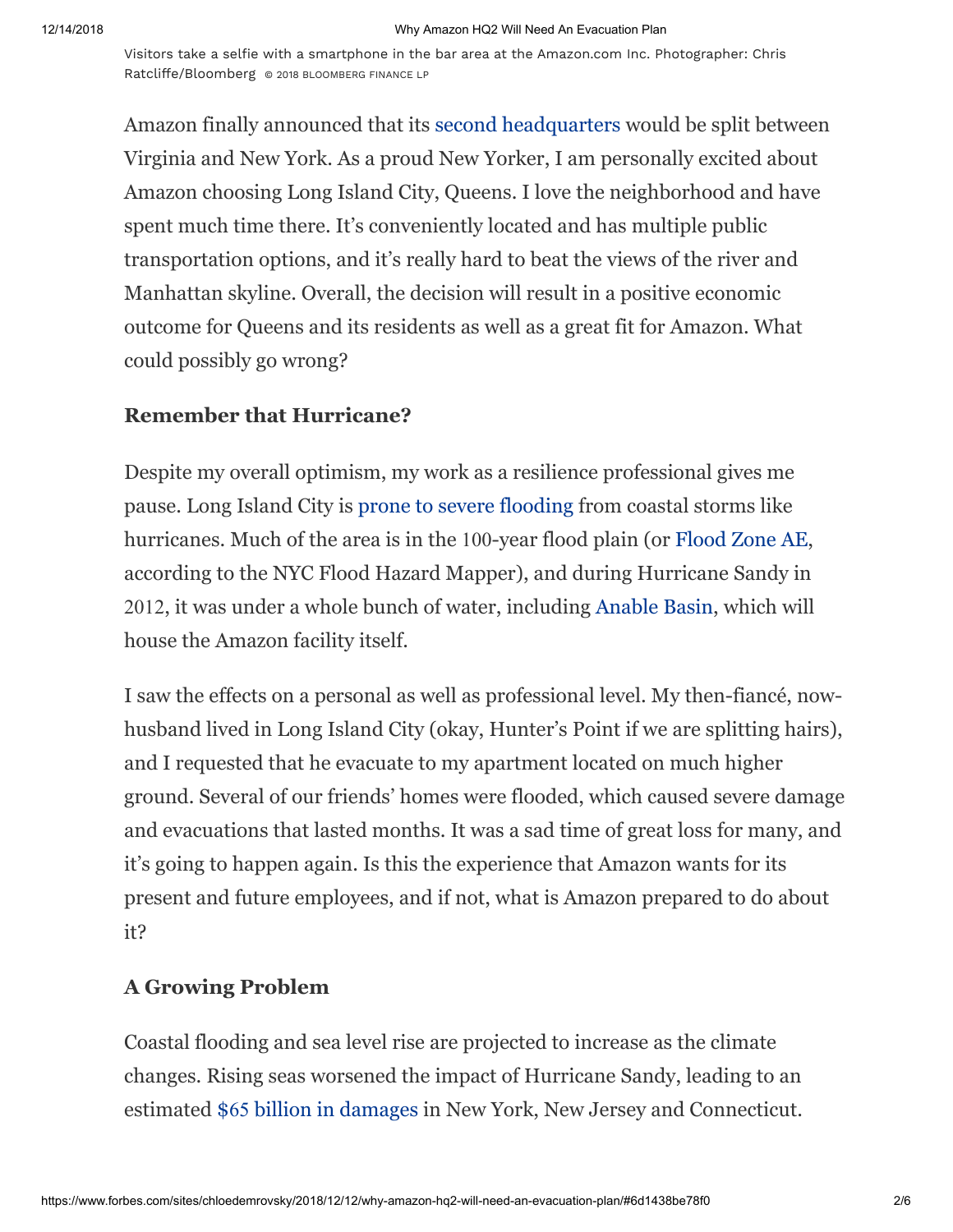Climate change is making the problem worse through increasing the intensity of storms and [the frequency of Category](https://journals.ametsoc.org/doi/abs/10.1175/JCLI-D-12-00539.1) 4 and 5 hurricanes.

Despite the gravity of the headline-grabbing impact, information about the actual [risk is difficult to find and filled with technical jargon. Federal laws don't require](https://www.realtor.com/advice/home-improvement/is-my-property-in-a-flood-zone/) disclosure of flooding to property buyers; state laws vary. Sellers and developers [have a vested interest in downplaying this information, including in Long Island](https://www.nydailynews.com/new-york/queens/sandy-effect-waterfront-real-estate-article-1.1203379) City. And while it's generally a case of caveat emptor, or buyer beware, it's also a case in which the consequences can be exceptionally dangerous and expensive. For relocating workers, this is a scary scenario.

### **YOU MAY ALSO LIKE**

[Amazon is just one small example of a bigger problem that demonstrates why](https://twitter.com/intent/tweet?url=http%3A%2F%2Fwww.forbes.com%2Fsites%2Fchloedemrovsky%2F2018%2F12%2F12%2Fwhy-amazon-hq2-will-need-an-evacuation-plan%2F&text=%23AmazonHQ2%20demonstrates%20why%20organizations%20need%20to%20include%20%23risk%20and%20%23resilience%20planning%20in%20strategic%20planning.) organizations need to include risk and resilience planning in their strategic planning process. Taking a disciplined approach to risk as a part of decisionmaking and not just as a stop gap, operational-level measure once decisions are already solidified could help leaders make better choices and save money in the long run.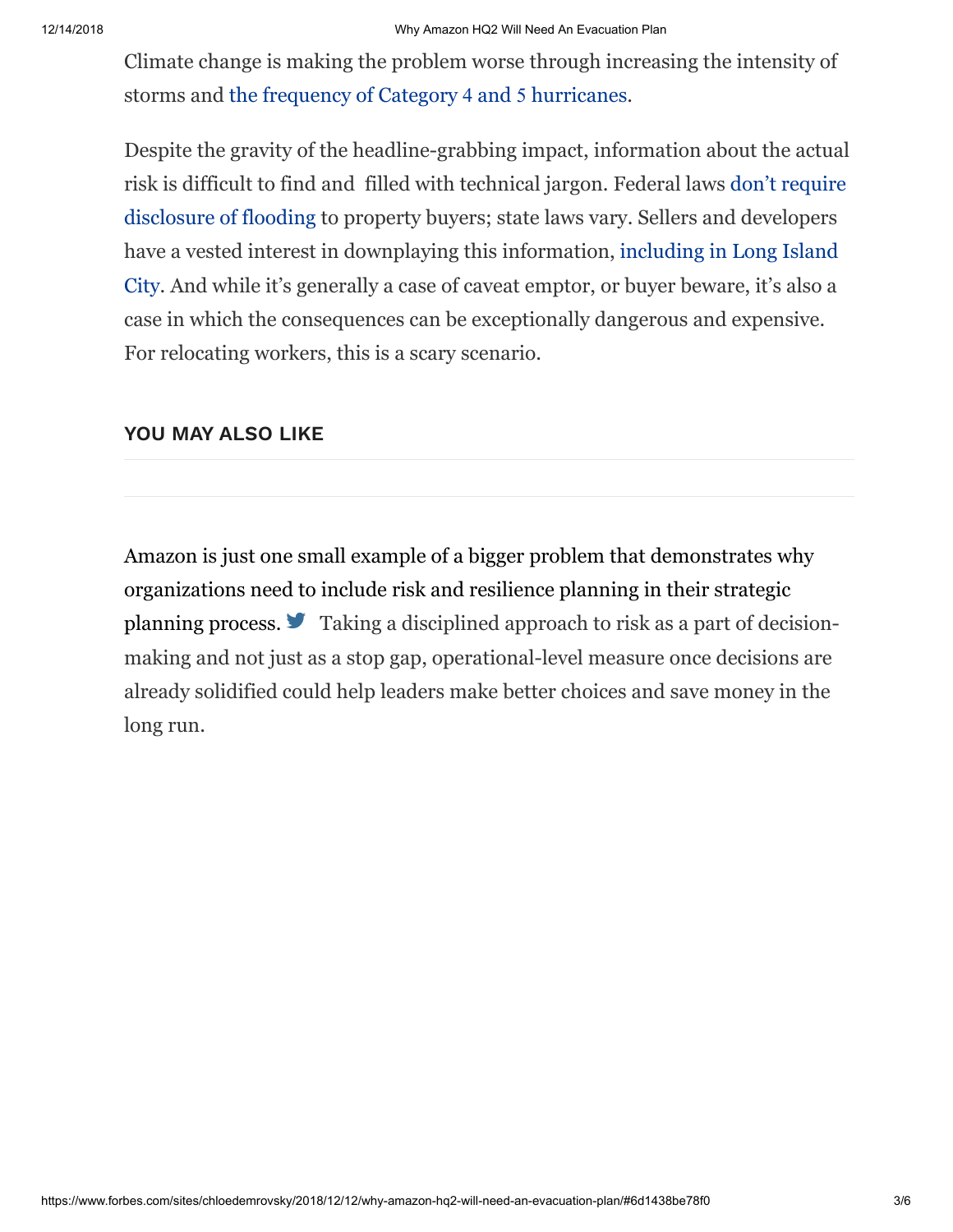12/14/2018 Why Amazon HQ2 Will Need An Evacuation Plan



The Manhattan Skyline is seen from the East River Ferry terminal at Gantry Plaza State Park in Long Island City. Photographer: Christopher Lee/Bloomberg © 2018 BLOOMBERG FINANCE LP

### **What Should Amazon Do?**

So using this Amazon example, what should be done? If Amazon is planning to build a new facility, as is likely the case, it should include resilience planning from the very start of the process. Building can be done sustainably in a floodplain, but it has to be done differently. [The Whitney Museum](https://www.theatlantic.com/entertainment/archive/2015/05/new-whitney-hurricane-sandy-climate-change/394100/), which was also affected by Hurricane Sandy, is a great example of how a building can be both stunning and safe and how an organization can make responsible building decisions.

Even if Amazon take measure to ensure that its exact location is safe from the flood waters, it's likely that many of its employees will choose to live nearby and will also be vulnerable. Amazon should provide them with assistance and information about the risks in advance. It also will need a corporate resilience plan that includes communications with employees to let them know what to do in the event of a storm, evacuation plans and information about exactly how Amazon will, and will not, support them.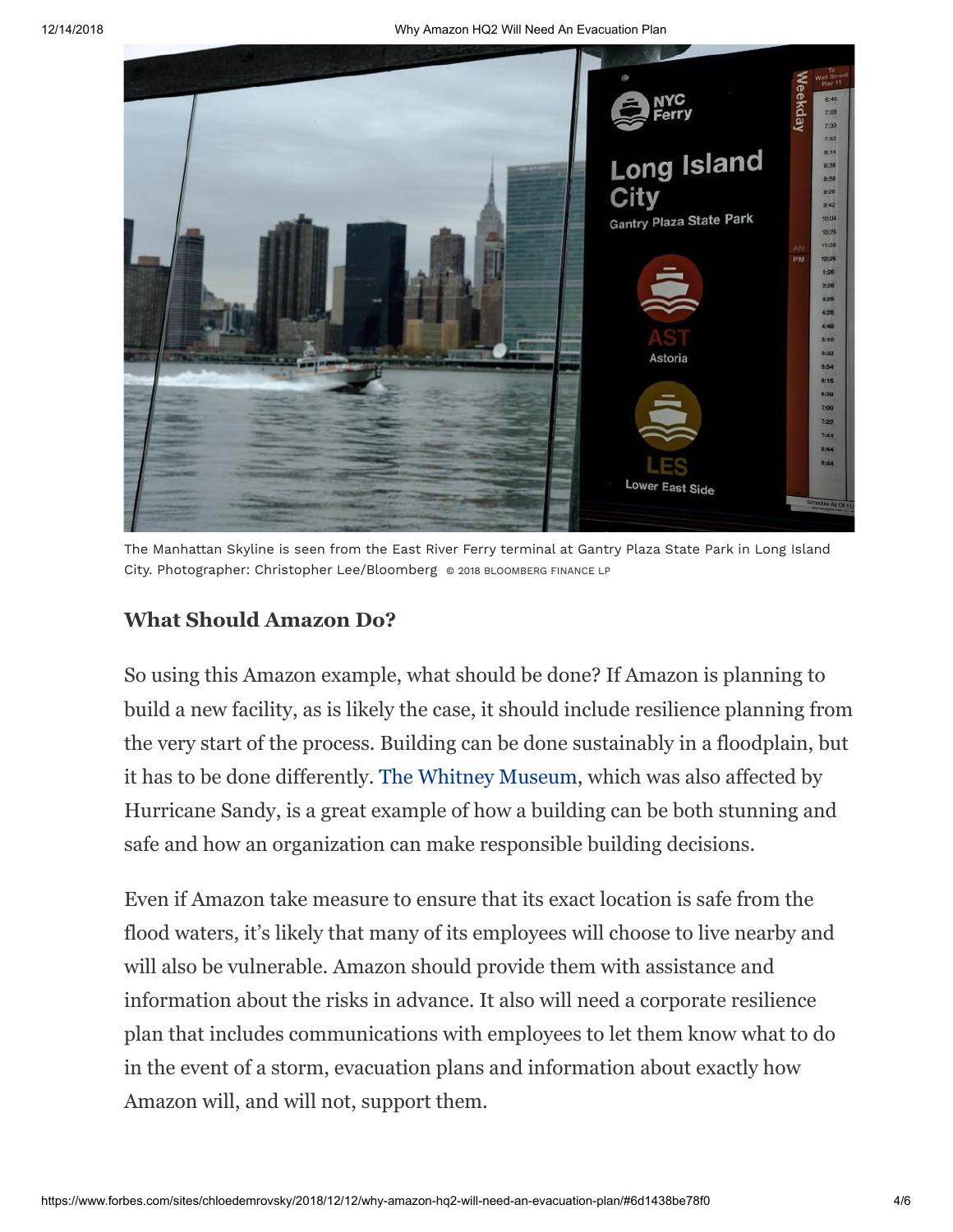In addition to taking care of itself and its employees, Amazon would be welladvised to promote a community preparedness plan. They would do well to remember, for example, the terrible press that [Goldman Sachs](http://nymag.com/intelligencer/2012/11/goldman-has-the-power.html) received for their resilience success after Sandy. Goldman was able to keep their lights on during the storm when the rest of lower Manhattan was dark, including hospitals and they ended up taking a reputational hit for what should have been seen as doing the right thing. Including the community in their recovery in some way would go a long way toward establishing positive relations with the locals. It would demonstrate that Amazon's leaders care and are actively working to make Long Island City a better place to live and work for everyone. An investment in resilience may help win over suspicious Queens residents worried about the strain on infrastructure, overcrowding, and resource drain. Amazon will need to make early and visible investments in the community to assuage these understandable fears.

Lastly, Amazon should work closely with the New York City government to make sure that it gets this right. The city's coffers will have fewer funds for resiliencebuilding initiatives due to the competitive bidding process, so Amazon should help fill the gap. NYC Emergency Management's [Partners in Preparedness](https://www1.nyc.gov/site/em/ready/partners-preparedness.page) is a logical start for many companies. However, Amazon is likely to have a significant impact and should reach out to public partners directly to see how it can maximize its positive impact on its new second headquarters home--and keep everyone's heads above water.

*I am the president and CEO of Disaster Recovery Institute International (DRI), where I help organizations prepare for and recover from disasters both natural and manmade. Through DRI and as an adjunct professor at New York University, I have worked with the public, private a...* **[MORE](https://www.forbes.com/sites/chloedemrovsky/)**